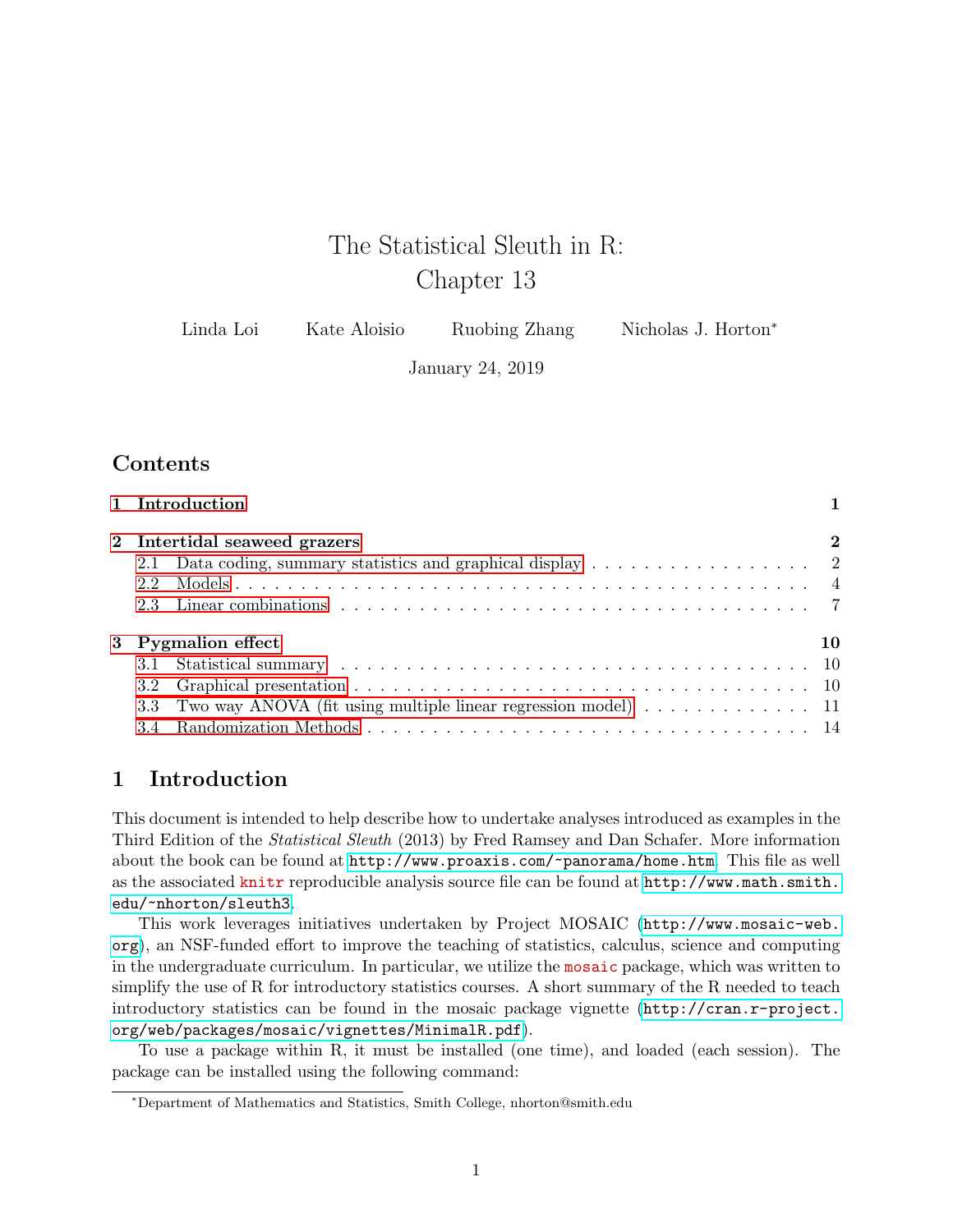```
> install.packages('mosaic') # note the quotation marks
```
Once this is installed, it can be loaded by running the command:

> require(mosaic)

This needs to be done once per session.

In addition the data files for the *Sleuth* case studies can be accessed by installing the **Sleuth3** package.

```
> install.packages('Sleuth3') # note the quotation marks
```
> require(Sleuth3)

We also set some options to improve legibility of graphs and output.

```
> trellis.par.set(theme=col.mosaic()) # get a better color scheme for lattice
> options(digits=4, show.signif.stars=FALSE)
```
The specific goal of this document is to demonstrate how to calculate the quantities described in Chapter 13: The Analysis of Variance for Two-Way Classifications using R.

## <span id="page-1-0"></span>2 Intertidal seaweed grazers

This wicked complicated trial is a subset of a factorial design (6 of the possible 2 by 2 by 2 combination of factors) plus blocking. This randomized block design is analyzed in case study 13.1 in the Sleuth.

#### <span id="page-1-1"></span>2.1 Data coding, summary statistics and graphical display

We begin by reading the data, performing the necessary transformations and summarizing the variables.

```
> # logit transformation
> case1301$logitcover = with(case1301, log(Cover/(100-Cover)))
```

```
> summary(case1301)
```

| Cover Block Treat logitcover |                   |                   |                |  |                        |  |                           |  |
|------------------------------|-------------------|-------------------|----------------|--|------------------------|--|---------------------------|--|
|                              | Min. : 1.0 B1     |                   |                |  | $:12$ C $:16$          |  | $Min.$ : $-4.595$         |  |
| 1st Qu.: 9.0                 |                   | B2                |                |  | $:12 \quad L \quad 16$ |  | 1st $Qu.:-2.314$          |  |
|                              | Median: $22.5$ B3 |                   |                |  |                        |  | :12 Lf :16 Median :-1.237 |  |
|                              | Mean : 28.6 B4    |                   |                |  | $:12$ LfF $:16$        |  | Mean $:-1.233$            |  |
|                              | 3rd Qu.:42.2 B5   |                   |                |  |                        |  | :12 f :16 3rd Qu.:-0.313  |  |
|                              | Max. : 95.0       | <b>B6</b>         | $:12$ fF $:16$ |  |                        |  | Max. : 2.944              |  |
|                              |                   | $(0$ ther $):$ 24 |                |  |                        |  |                           |  |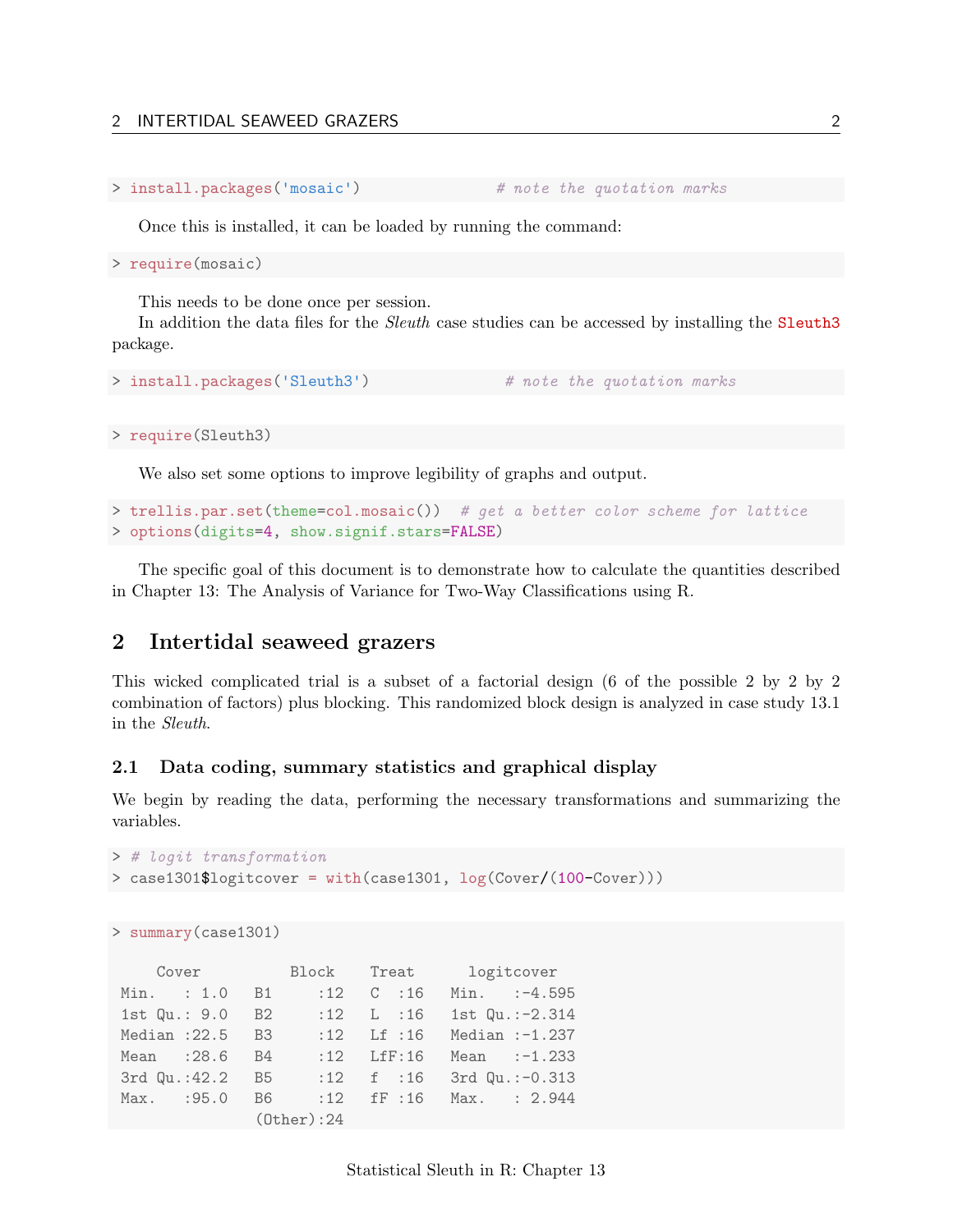#### > favstats(logitcover~Treat, data=case1301)

|  |  | Treat min Q1 median Q3 max mean sd n missing                    |  |  |                |
|--|--|-----------------------------------------------------------------|--|--|----------------|
|  |  | 1 C -1.815 -0.7995 0.1201 0.80579 2.9444 0.1805 1.3990 16       |  |  | $\overline{0}$ |
|  |  | 2 L -3.178 -2.4784 -1.6964 -0.90838 0.3228 -1.7120 1.0215 16    |  |  | $\overline{0}$ |
|  |  | 3 Lf -3.476 -2.9444 -2.1530 -1.25519 0.2819 -2.0044 1.1399 16   |  |  | $\overline{0}$ |
|  |  | 4 LfF -4.595 -2.9444 -2.7515 -2.28453 -1.2657 -2.7247 0.8310 16 |  |  | $\overline{0}$ |
|  |  | $5$ f -2.091 -0.8119 -0.4898 0.09007 2.0907 -0.3137 1.0748 16   |  |  | $\bigcirc$     |
|  |  | 6 fF -2.197 -1.7762 -0.5325 -0.30237 0.9946 -0.8214 0.9599 16   |  |  | $\circ$        |

There were a total of 96 rock plots free of seaweed. These plots where split into 8 blocks based on location. Each block contained 12 plots. Then 6 treatments were randomly assigned to plots within each block. Therefore there were two plots per treatment within each block, as shown in Display 13.2 (page 387 of the *Sleuth*).

We can check for evidence of nonadditivity using interaction plots. For a figure akin to Display 13.7 on page 393 we can use the following code:

> with(case1301, interaction.plot(Block, Treat, Cover))



This figure shows evidence of nonadditivity. However as the authors note the type of nonadditivity seen in this figure may be removed by transformations. In addition, the residual plot from the saturated model (shown below and is akin to Display 13.8 on page 394) has a distinct funnel shape, also indicating a need for transformation.

> plot(aov(Cover ~ Block\*Treat, data=case1301), which=1)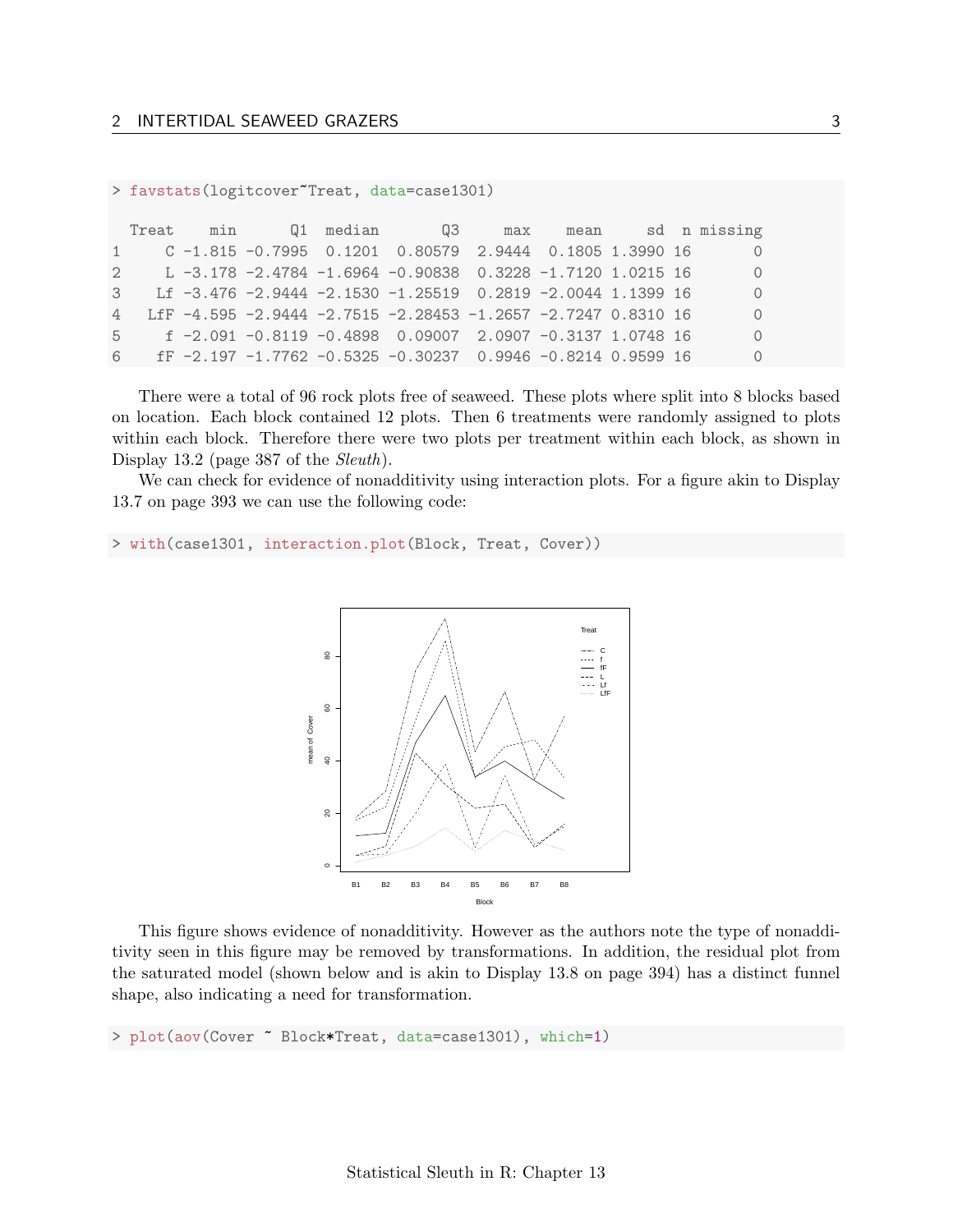

After the log transformation, we can then observe an interaction plot on the log transformed data akin to Display 13.9 on page 395.

> with(case1301, interaction.plot(Block, Treat, logitcover))



### <span id="page-3-0"></span>2.2 Models

Then we can create an ANOVA for the nonadditive model estimating the log of the seaweed regeneration ratio as summarized on page 395 (Display 13.10).

> anova(lm(logitcover ~ Block\*Treat, data=case1301))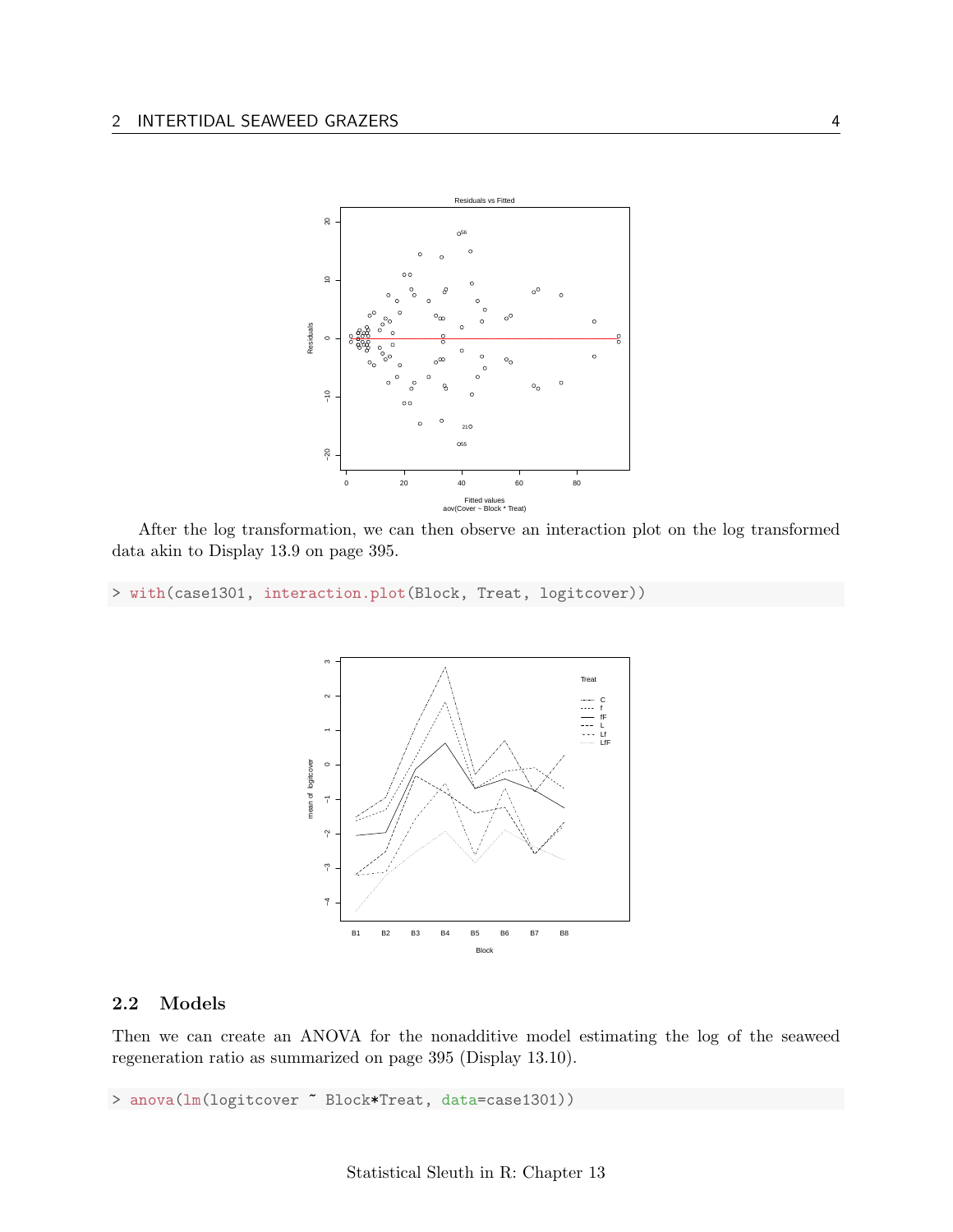```
Analysis of Variance Table
```

| Response: logitcover |      |                                  |  |                      |
|----------------------|------|----------------------------------|--|----------------------|
|                      |      | Df Sum Sq Mean Sq F value Pr(>F) |  |                      |
| Block                |      | 7 76.2 10.89 35.96 <2e-16        |  |                      |
| Treat                |      | 5 97.0 19.40                     |  | $64.06$ $\leq 2e-16$ |
| Block:Treat 35       | 15.2 | 0.44                             |  | 1.44 0.12            |
| Residuals 48         | 14.5 | 0.30                             |  |                      |

This model has an  $R^2$  of 92.84%, an adjusted  $R^2$  of 85.83%, and an estimated SD of 0.5503. Notice that the interaction term has a large p-value, 0.1209, suggesting that the data may be more consistent with an additive model.

We can then compare these results to an ANOVA for the additive model estimating the log of the seaweed regeneration ratio as shown in Display 13.11 on page 397.

```
> anova(lm(logitcover ~ Block+Treat, data=case1301))
Analysis of Variance Table
Response: logitcover
        Df Sum Sq Mean Sq F value Pr(>F)
Block 7 76.2 10.89 30.4 <2e-16
Treat 5 97.0 19.40 54.1 <2e-16
Residuals 83 29.8 0.36
```
This model has an  $R^2$  of 85.34%, an adjusted  $R^2$  of 83.22%, and an estimated SD of 0.5989.

Next we can assess the fit of the additive model through diagnostic plots. First we can check the linearity assumption.

> plot(aov(logitcover ~ Block+Treat, data=case1301), which=1)



Statistical Sleuth in R: Chapter 13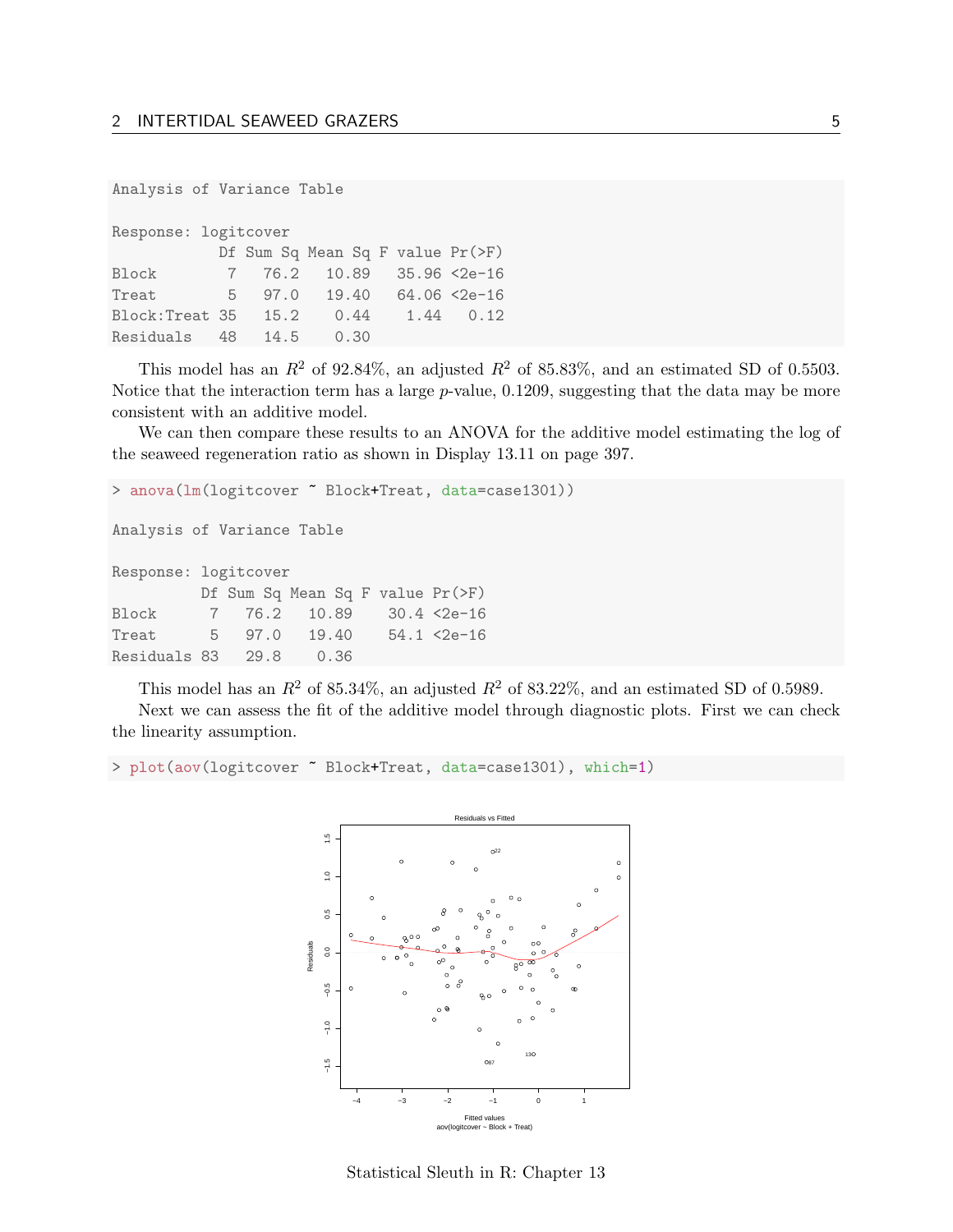From this plot is appears that the linearity assumption seems reasonable. We will need to assume independence based on the information given. Next we will assess the normality assumption for the additive model.

```
> case1301$resid = predict(aov(logitcover ~ Block+Treat, data=case1301))
> histogram(~ resid, type='density', density=TRUE, data=case1301)
```


From this figure normality seems reasonable as well. Now we can assess equality of variance.

> plot(aov(logitcover ~ Block+Treat, data=case1301), which=3)



From this figure, the assumption of equal variance seems to be somewhat problematic, as seen in the curvature of the lowess line.

Statistical Sleuth in R: Chapter 13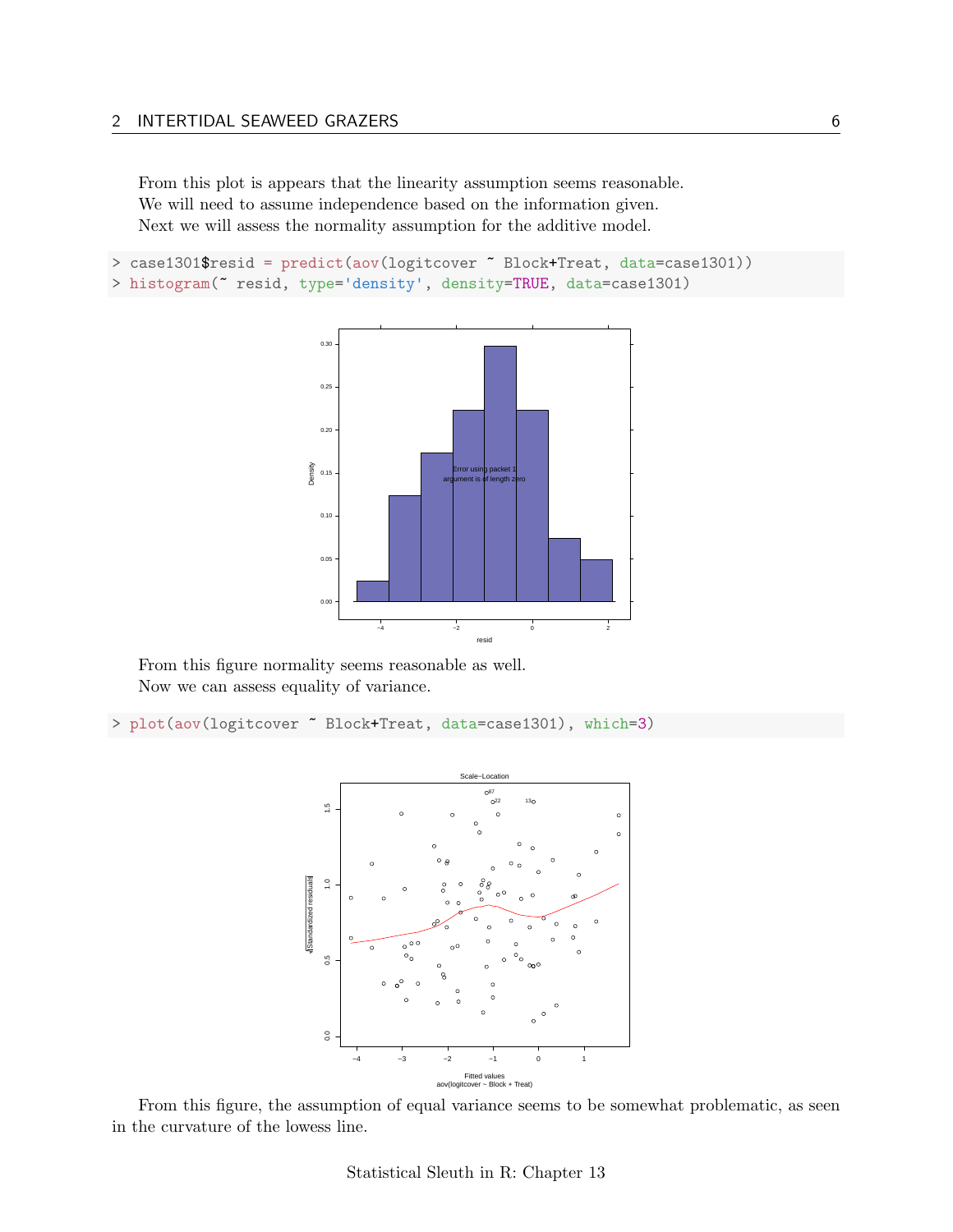#### 2 INTERTIDAL SEAWEED GRAZERS 7

Lastly we can look for influential points and/or high leverage with the additive model.

> plot(aov(logitcover ~ Block+Treat, data=case1301), which=4)



From this figure we can obtain certain plots that appear to be influential points.

```
> case1301[c(13, 22, 87),]
  Cover Block Treat logitcover resid
13 19 B7 C -1.4500 -0.1141
22 58 B3 L 0.3228 -1.0105
87 7 B4 LfF -2.5867 -1.1471
```
#### <span id="page-6-0"></span>2.3 Linear combinations

First we can observe the Block and Treatment averages and the Block and Treatment effects from Display 13.12 (page 398).

For the effects we used:

```
> model.tables(aov(lm(logitcover ~ Block*Treat, data=case1301)), type="effects")
Tables of effects
Block
Block
    B1 B2 B3 B4 B5 B6 B7 B8
-1.4031 -0.9432 0.7015 1.5776 -0.1871 0.6220 -0.2946 -0.0731
Treat
```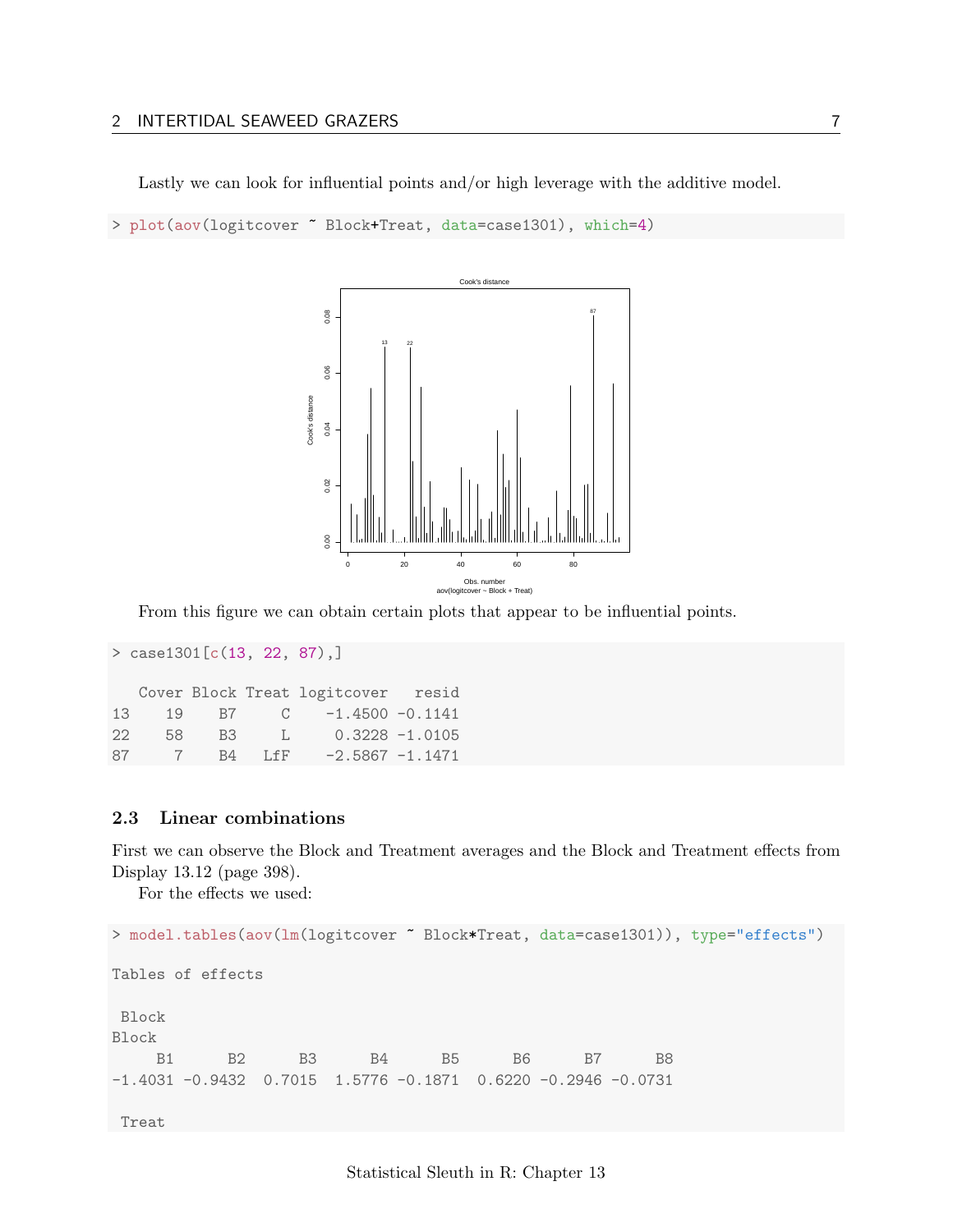Treat C L Lf LfF f fF 1.4131 -0.4794 -0.7718 -1.4921 0.9190 0.4112 Block:Treat Treat Block C L Lf LfF f fF B1 -0.2892 -0.0629 0.1972 -0.1157 0.0951 0.1755 B2 -0.1797 0.1406 -0.1663 0.4576 -0.0509 -0.2013 B3 0.2303 0.6996 -0.2540 -0.5094 -0.1658 -0.0007 B4 1.0899 -0.6724 -0.0947 -0.7791 0.5743 -0.1179 B5 -0.2650 0.4996 -0.4376 0.0638 -0.1850 0.3241 B6 -0.0918 -0.1392 0.7185 0.2112 -0.4920 -0.2067 B7 -0.6709 -0.5903 -0.2862 0.6394 0.5274 0.3807 B8 0.1763 0.1250 0.3231 0.0322 -0.3030 -0.3536

For the means we changed the type attribute to "means":

```
> model.tables(aov(lm(logitcover ~ Block*Treat, data=case1301)), type="means")
Tables of means
Grand mean
-1.233
Block
Block
   B1 B2 B3 B4 B5 B6 B7 B8
-2.6357 -2.1758 -0.5311 0.3450 -1.4197 -0.6106 -1.5272 -1.3057
Treat
Treat
     C L Lf LfF f fF
0.1805 -1.7120 -2.0044 -2.7247 -0.3137 -0.8214
Block:Treat
   Treat
Block C L Lf LfF f fF
  B1 -1.512 -3.178 -3.210 -4.243 -1.622 -2.049
  B2 -0.942 -2.515 -3.114 -3.210 -1.308 -1.966
  B3 1.112 -0.311 -1.557 -2.533 0.222 -0.121
  B4 2.848 -0.807 -0.522 -1.926 1.838 0.638
  B5 -0.272 -1.399 -2.629 -2.848 -0.686 -0.684
  B6 0.711 -1.229 -0.664 -1.891 -0.184 -0.406
  B7 -0.785 -2.597 -2.585 -2.380 -0.081 -0.735
 B8 0.284 -1.660 -1.754 -2.766 -0.690 -1.248
```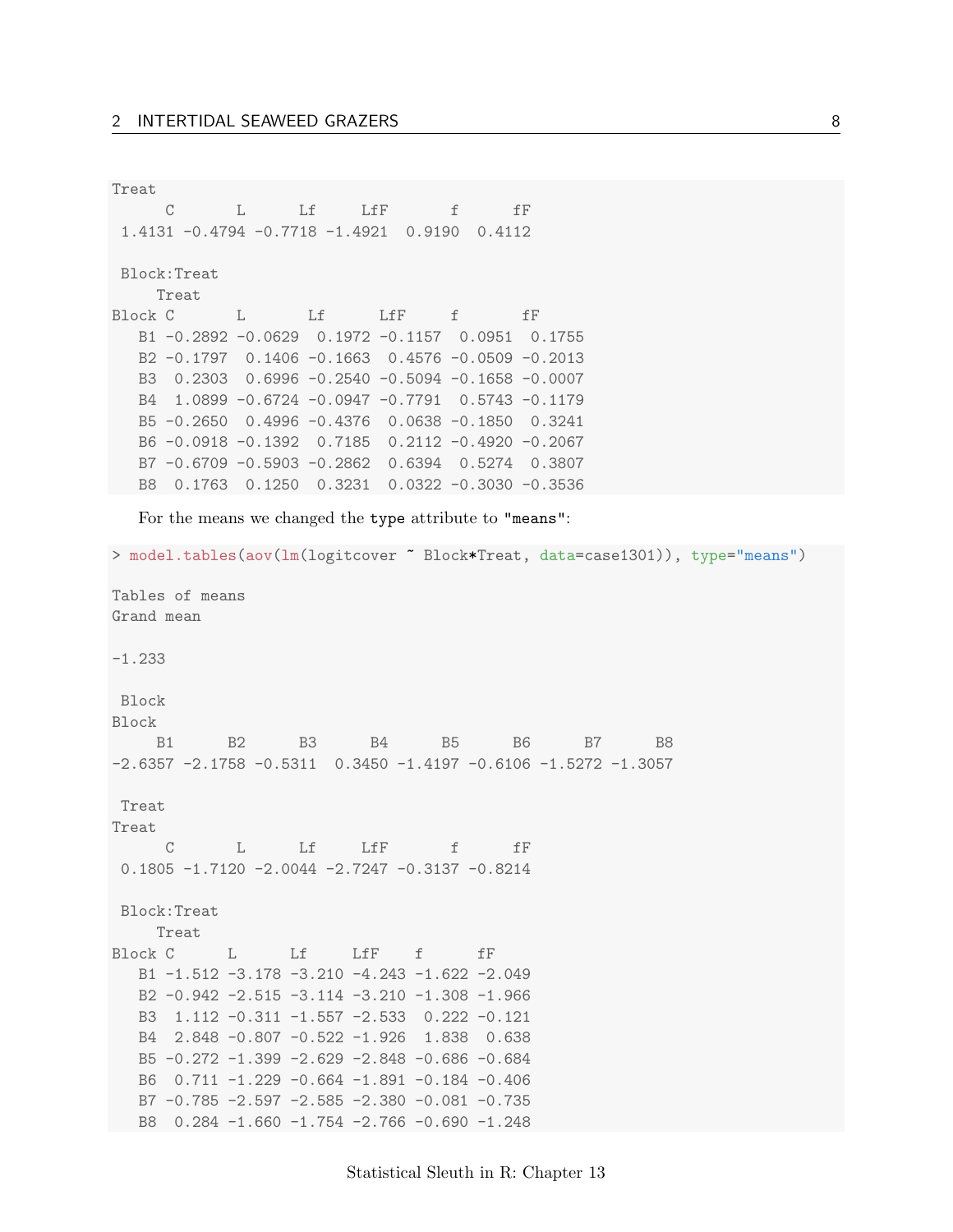To answer specific questions of interest regarding subgroup comparisons we can use linear combinations. The Sleuth proposes five questions as detailed on pages 299-400. The code for results of these questions is displayed below and these results are also interpreted on pages 399-400 and summarized in Display 13.13. For this model the reference group is *control* followed by  $f$ ,  $fF$ ,  $L$ , Lf, LfF.

```
> require(gmodels)
> lm1 = lm(logitcover ~ Treat+Block, data=case1301); coef(lm1)
(Intercept) TreatL TreatLf TreatLfF Treatf TreatfF
    -1.2226 -1.8925 -2.1849 -2.9052 -0.4941 -1.0019
   BlockB2 BlockB3 BlockB4 BlockB5 BlockB6 BlockB7
     0.4600 2.1046 2.9807 1.2160 2.0251 1.1085
   BlockB8
    1.3300
> large = rbind('Large fish' = c(0, 0, -1/2, 1/2, -1/2, 1/2))
> small = rbind('Small fish' = c(-1/2, -1/2, 1/2, 0, 1/2, 0))
> limpets = rbind('Limpets' = c(-1/3, 1/3, 1/3, 1/3, -1/3, -1/3))
> limpetsSmall = rbind('Limpets X Small' = c(1, -1, 1/2, 1/2, -1/2, -1/2))
> limpetsLarge = rbind('Limpets X Large' = c(0, 0, -1, 1, 1, -1))
> fit.contrast(lm1, "Treat", large, conf.int=.95)
               Estimate Std. Error t value Pr(>|t|) lower CI upper CI
TreatLarge fish -0.614 0.1497 -4.101 9.54e-05 -0.9118 -0.3162
attr(,"class")
[1] "fit_contrast"
> fit.contrast(lm1, "Treat", small, conf.int=.95)
               Estimate Std. Error t value Pr(>|t|) lower CI upper CI
TreatSmall fish -0.3933 0.1497 -2.627 0.01026 -0.691 -0.09549
attr(,"class")
[1] "fit_contrast"
> fit.contrast(lm1, "Treat", limpets, conf.int=.95)
            Estimate Std. Error t value Pr(>|t|) lower CI upper CI
TreatLimpets -1.829 0.1222 -14.96 2.778e-25 -2.072 -1.586
attr(,"class")
[1] "fit_contrast"
> fit.contrast(lm1, "Treat", limpetsSmall, conf.int=.95)
                   Estimate Std. Error t value Pr(>|t|) lower CI
TreatLimpets X Small 0.09549 0.2593 0.3682 0.7136 -0.4203
                   upper CI
TreatLimpets X Small 0.6113
attr(,"class")
[1] "fit_contrast"
```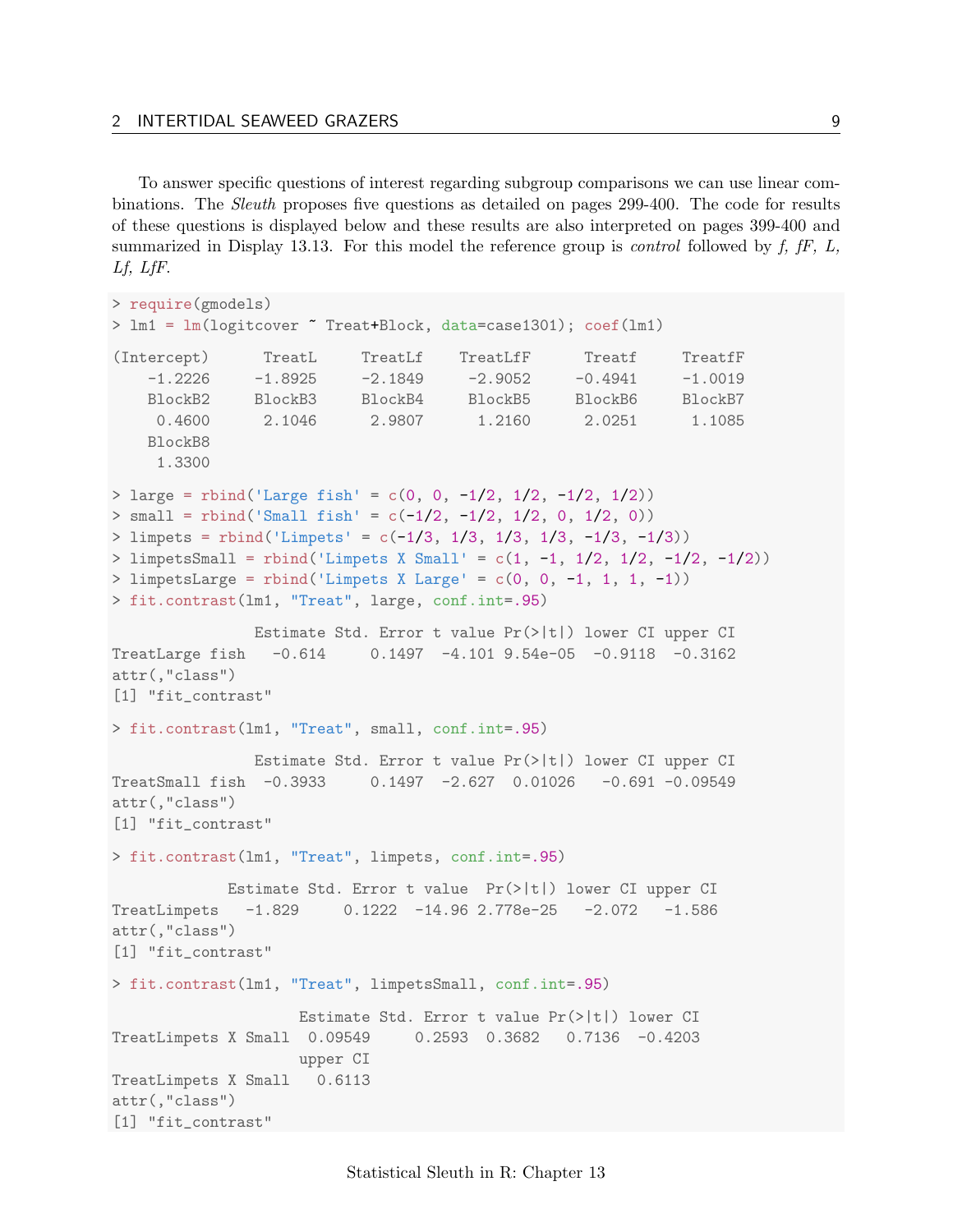```
> fit.contrast(lm1, "Treat", limpetsLarge, conf.int=.95)
                    Estimate Std. Error t value Pr(>|t|) lower CI
TreatLimpets X Large -0.2125 0.2994 -0.7097 0.4799 -0.8081
                    upper CI
TreatLimpets X Large 0.383
attr(,"class")
[1] "fit_contrast"
```
To attain the confidence intervals discussed in the "Summary of Statistical Findings" (page 386) we need to exponential the lower and upper bounds of the above 95% confidence intervals. Therefore, for the limpets estimation, the corresponding 95% confidence interval is (0.126, 0.205). The resulting large fish 95% confidence interval is (0.402, 0.729). Lastly for the estimation of the regeneration ratio for small fish the 95% confidence interval is (0.501, 0.909).

# <span id="page-9-0"></span>3 Pygmalion effect

Does telling a manager that some of the supervisees are superior affect their perceived performance? This is the question addressed in case study 13.2 in the Sleuth.

### <span id="page-9-1"></span>3.1 Statistical summary

We begin by reading the data and summarizing the variables.

```
> summary(case1302)
  Company Treat Score
C1 : 3 Control :19 Min. :59.5
C10 : 3 Pygmalion:10 1st Qu.:69.2
C2 : 3 Median : 73.9
C4 : 3 Mean : 74.1
C5 : 3 3rd Qu.:78.9
C6 : 3 Max. : 89.8
(Other):11
> case1302$newTreat = relevel(case1302$Treat, ref="Control")
```
There were a total of 29 platoons. For each of the 10 companies, one platoon received the Pygmalion treatment and two platoons were control, with the exception of one company that only had one control platoon. Therefore, there were 10 Pygmalion platoons and 19 control platoons. As shown in Display 13.3 (page 388 of the *Sleuth*).

## <span id="page-9-2"></span>3.2 Graphical presentation

The following figure displays an interaction plot for the Pygmalion dataset, akin to Display 13.14 on page 402.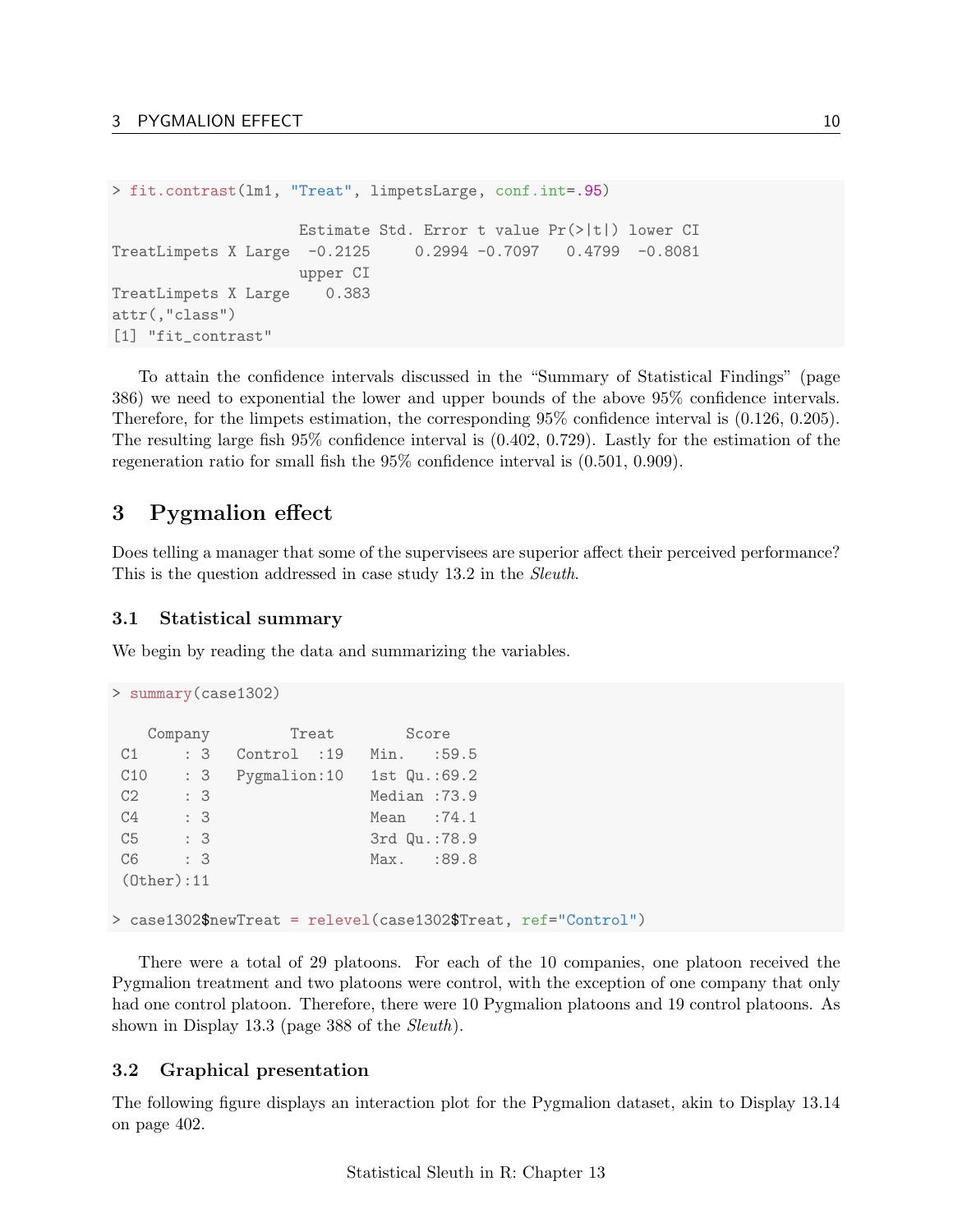> with(case1302, interaction.plot(Company, newTreat, Score))



#### <span id="page-10-0"></span>3.3 Two way ANOVA (fit using multiple linear regression model)

We can then use multiple linear regression models for the additive and nonadditive models and compare them using the two-way ANOVA.

The following is similar to Display 13.16 (page 404).

```
> lm1 = lm(Score ~ Company*newTreat, data=case1302); summary(lm1)
Call:
lm(formula = Score \sim Company * newTreat, data = case1302)Residuals:
 Min 1Q Median 3Q Max
 -9.2 -2.3 0.0 2.3 9.2
Coefficients:
                  Estimate Std. Error t value Pr(>|t|)
(Intercept) 66.20 5.09 13.00 3.9e-07
CompanyC10 4.50 7.20 0.62 0.548
CompanyC2 6.10 7.20 0.85 0.419
CompanyC3 10.00 8.82 1.13 0.286
CompanyC4 0.30 7.20 0.04 0.968
CompanyC5 10.00 7.20 1.39 0.198
CompanyC6 15.60 7.20 2.17 0.059
CompanyC7 -1.10 7.20 -0.15 0.882
```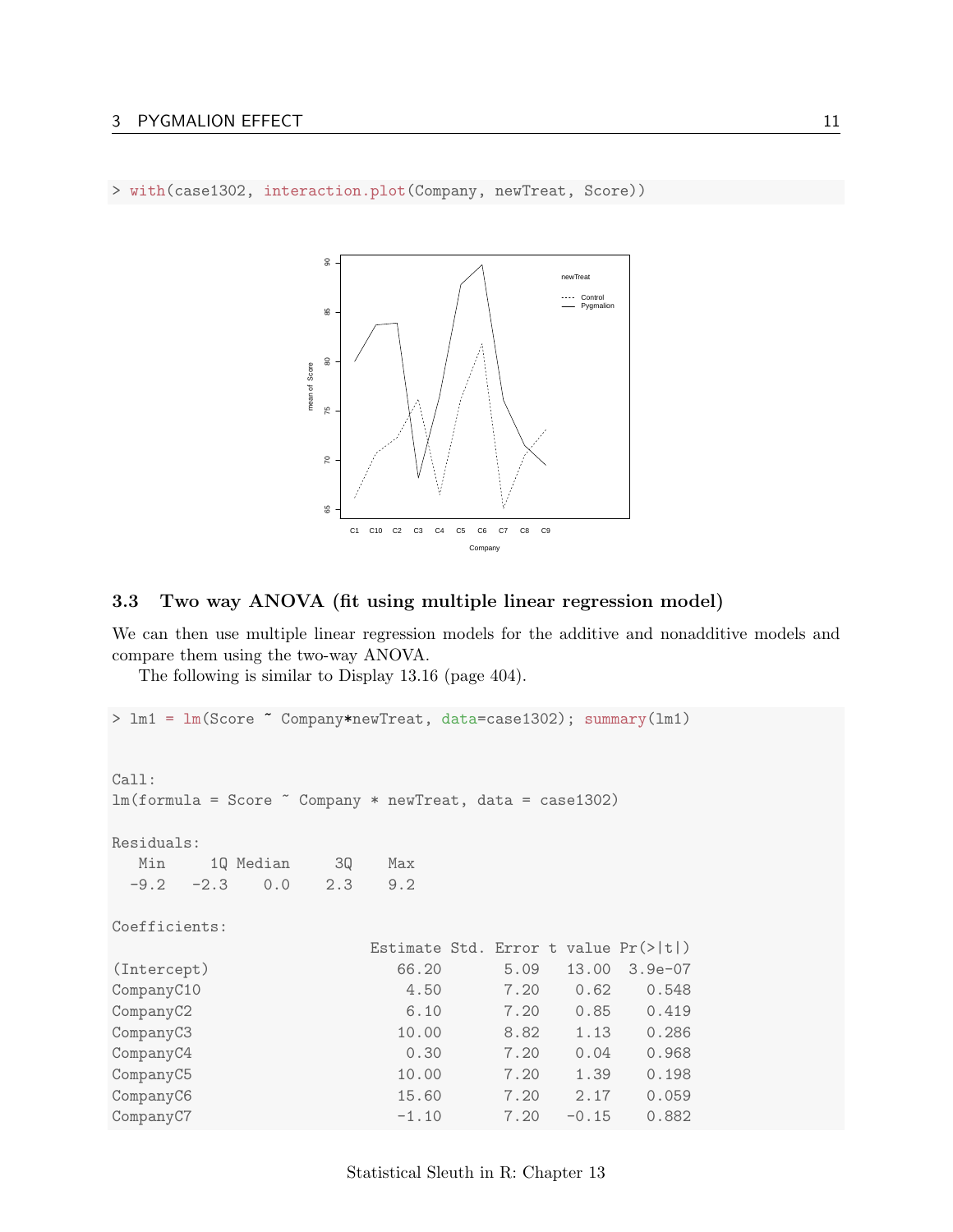# 3 PYGMALION EFFECT 12

| CompanyC8                                                                                  |                                                  | 4.30     | 7.20          | 0.60    | 0.565 |  |
|--------------------------------------------------------------------------------------------|--------------------------------------------------|----------|---------------|---------|-------|--|
| CompanyC9                                                                                  |                                                  | 6.90     | 7.20          | 0.96    | 0.363 |  |
| newTreatPygmalion                                                                          |                                                  | 13.80    | 8.82          | 1.56    | 0.152 |  |
| CompanyC10:newTreatPygmalion                                                               |                                                  | $-0.80$  | 12.48         | $-0.06$ | 0.950 |  |
| CompanyC2:newTreatPygmalion                                                                |                                                  | $-2.20$  | 12.48         | $-0.18$ | 0.864 |  |
| CompanyC3:newTreatPygmalion                                                                |                                                  | $-21.80$ | 13.48         | $-1.62$ | 0.140 |  |
| CompanyC4:newTreatPygmalion                                                                |                                                  | $-3.80$  | 12.48         | $-0.30$ | 0.768 |  |
| CompanyC5:newTreatPygmalion                                                                |                                                  | $-2.20$  | 12.48         | $-0.18$ | 0.864 |  |
| CompanyC6:newTreatPygmalion                                                                |                                                  | $-5.80$  | 12.48         | $-0.46$ | 0.653 |  |
| CompanyC7:newTreatPygmalion                                                                |                                                  | $-2.80$  | 12.48         | $-0.22$ | 0.827 |  |
| CompanyC8:newTreatPygmalion                                                                |                                                  | $-12.80$ | 12.48         | $-1.03$ | 0.332 |  |
| CompanyC9:newTreatPygmalion                                                                |                                                  | $-17.40$ | 12.48         | $-1.39$ | 0.197 |  |
| Residual standard error: 7.2 on 9 degrees of freedom                                       |                                                  |          |               |         |       |  |
| Multiple R-squared: 0.739, Adjusted R-squared: 0.188                                       |                                                  |          |               |         |       |  |
| F-statistic: 1.34 on 19 and 9 DF, p-value: 0.336                                           |                                                  |          |               |         |       |  |
| > lm2 = lm(Score " Company+newTreat, data=case1302); summary(lm2) # Display 13.18 page 406 |                                                  |          |               |         |       |  |
| Call:                                                                                      |                                                  |          |               |         |       |  |
| $lm(formula = Score \text{ Company} + newTreat, data = case1302)$                          |                                                  |          |               |         |       |  |
|                                                                                            |                                                  |          |               |         |       |  |
| Residuals:                                                                                 |                                                  |          |               |         |       |  |
| Min                                                                                        | 1Q Median<br>3Q                                  | Max      |               |         |       |  |
| $-10.66 - 4.15$                                                                            | 1.85<br>3.85                                     | 7.74     |               |         |       |  |
|                                                                                            |                                                  |          |               |         |       |  |
| Coefficients:                                                                              |                                                  |          |               |         |       |  |
|                                                                                            | Estimate Std. Error t value $Pr(>\vert t \vert)$ |          |               |         |       |  |
| (Intercept)                                                                                | 68.3932                                          | 3.8931   | 17.57 8.9e-13 |         |       |  |
| CompanyC10                                                                                 | 4.2333                                           | 5.3697   | 0.79          | 0.441   |       |  |
| CompanyC2                                                                                  | 5.3667                                           | 5.3697   | 1.00  0.331   |         |       |  |
| CompanyC3                                                                                  | 0.1966                                           | 6.0189   | 0.03          | 0.974   |       |  |
| CompanyC4                                                                                  | $-0.9667$                                        | 5.3697   | $-0.18$       | 0.859   |       |  |
| CompanyC5                                                                                  | 9.2667                                           | 5.3697   | 1.73          | 0.102   |       |  |
| CompanyC6                                                                                  | 13.6667                                          | 5.3697   | 2.55          | 0.020   |       |  |
| CompanyC7                                                                                  | $-2.0333$                                        | 5.3697   | $-0.38$       | 0.709   |       |  |
| CompanyC8                                                                                  | 0.0333                                           | 5.3697   | 0.01          | 0.995   |       |  |
| CompanyC9                                                                                  | 1.1000                                           | 5.3697   | 0.20          | 0.840   |       |  |
| newTreatPygmalion                                                                          | 7.2205                                           | 2.5795   | 2.80          | 0.012   |       |  |
| Residual standard error: 6.58 on 18 degrees of freedom                                     |                                                  |          |               |         |       |  |
| Multiple R-squared: 0.565, Adjusted R-squared:                                             |                                                  |          |               | 0.323   |       |  |
| F-statistic: 2.33 on 10 and 18 DF, p-value: 0.0564                                         |                                                  |          |               |         |       |  |
| $>$ anova $(\text{lm1})$                                                                   |                                                  |          |               |         |       |  |
|                                                                                            |                                                  |          |               |         |       |  |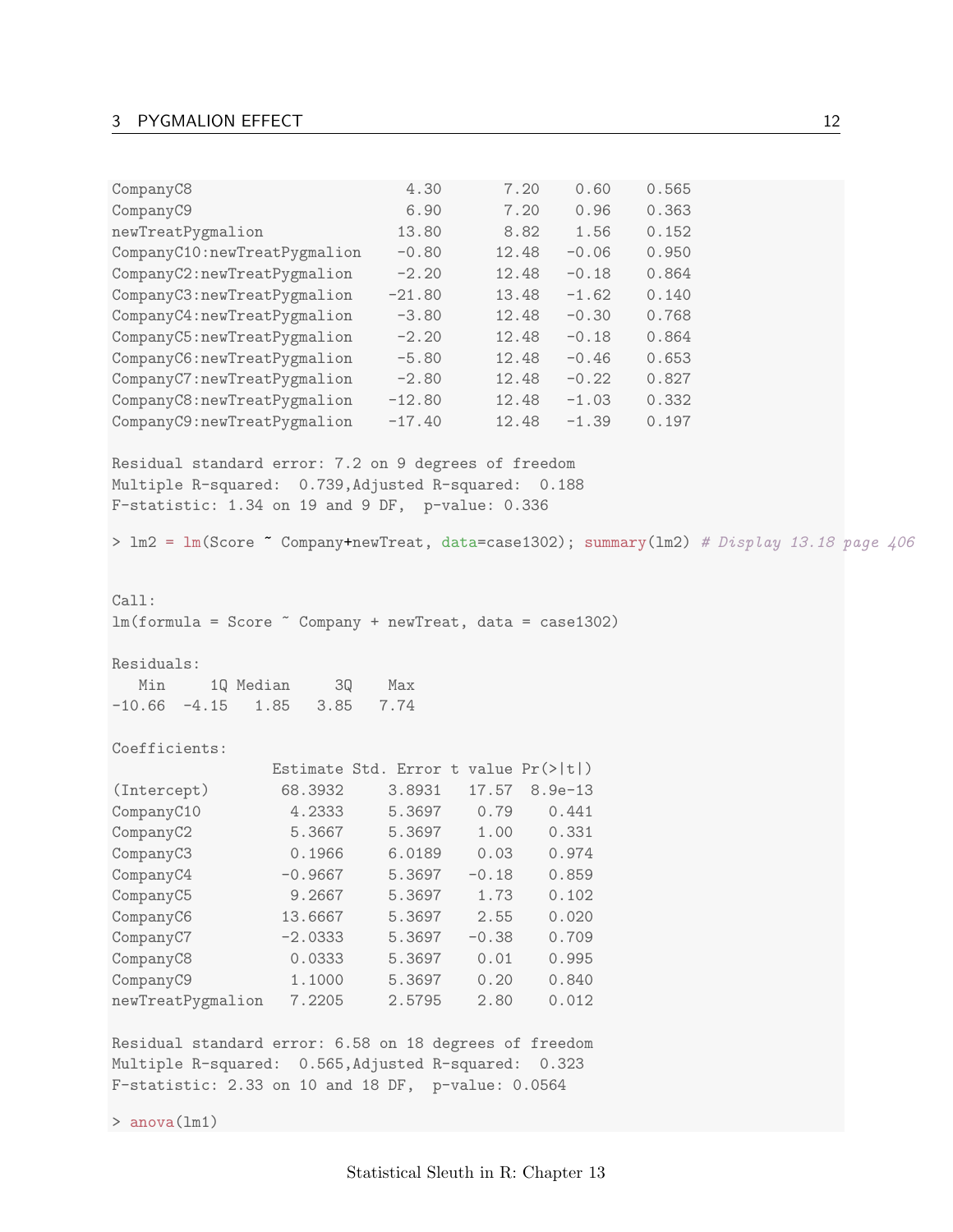```
Analysis of Variance Table
Response: Score
             Df Sum Sq Mean Sq F value Pr(>F)
Company 9 671 75 1.44 0.299
newTreat 1 339 339 6.53 0.031
Company:newTreat 9 311 35 0.67 0.722
Residuals 9 467 52
> anova(lm2)
Analysis of Variance Table
Response: Score
        Df Sum Sq Mean Sq F value Pr(>F)
Company 9 671 75 1.72 0.156
newTreat 1 339 339 7.84 0.012
Residuals 18 779 43
> anova(lm2, lm1)
Analysis of Variance Table
Model 1: Score ~ Company + newTreat
Model 2: Score ~ Company * newTreat
 Res.Df RSS Df Sum of Sq F Pr(>F)
1 18 779
2 9 467 9 312 0.67 0.72
```
Lastly we can observe the residual plot from the fit of the additive model, akin to Display 13.17 on page 405.

> plot(lm2, which=1)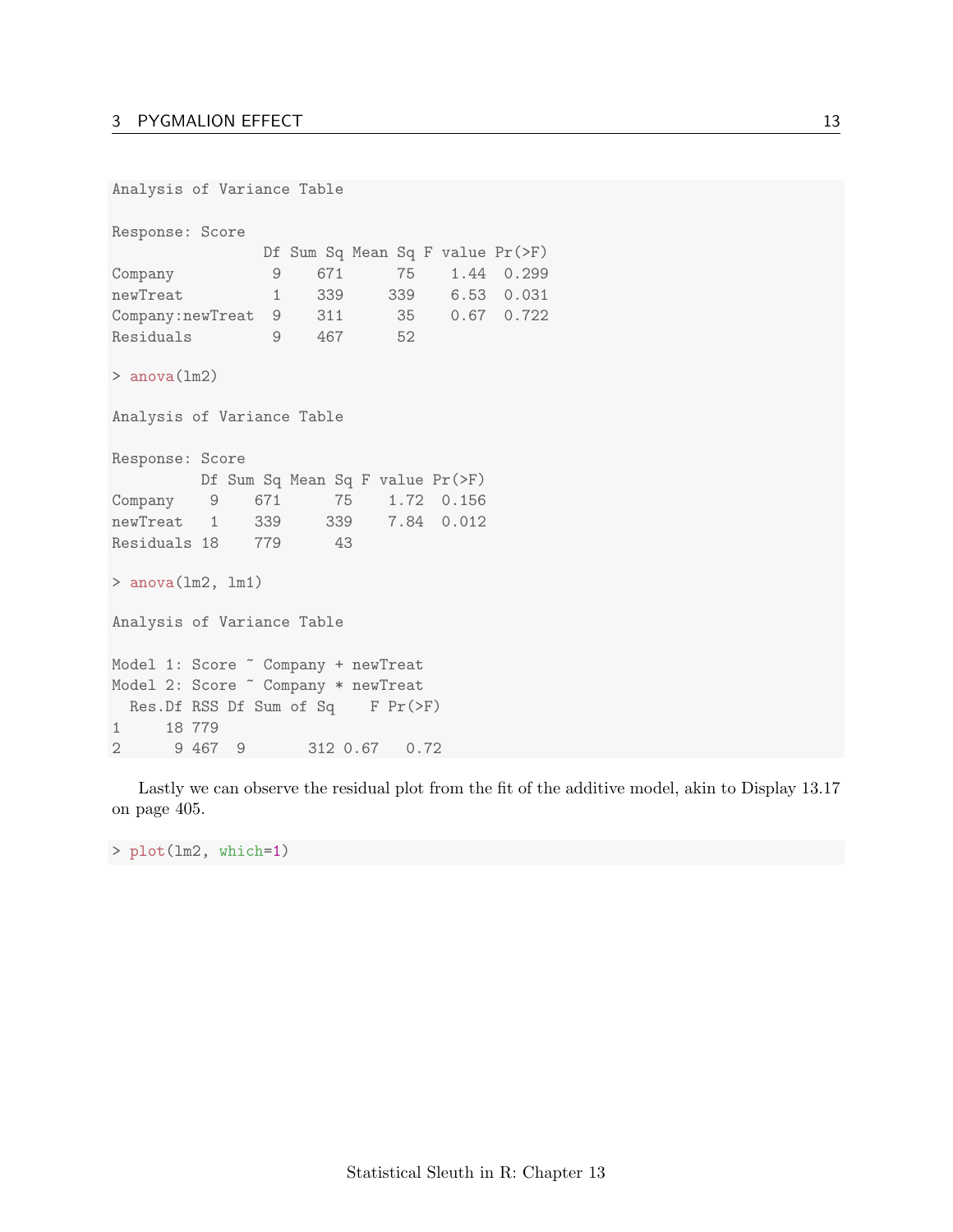

### <span id="page-13-0"></span>3.4 Randomization Methods

As introduced in Chapter 4, we can construct a randomization distribution by considering the distribution of a test statistic over all possible ways the randomization could have turned out. For the Pygmalion data we can construct a randomization distribution for the t-statistic of the treatment effect as discussed on pages 407-408.

```
> obs = summary(lm(Score ~ Company+newTreat, data=case1302))$coefficients["newTreatPygmalion",
> nulldist = do(10000) * summary(lm(Score ~ shuffle(Company)+shuffle(newTreat), data=case1302)
> histogram(\tilde{c} result, groups=result >= obs, v=obs, data=nulldist) # akin to Display 13.20 page
> tally(~ result >= obs, format="proportion", data=nulldist)
```

```
result >= obs
  TRUE FALSE
0.0056 0.9944
```